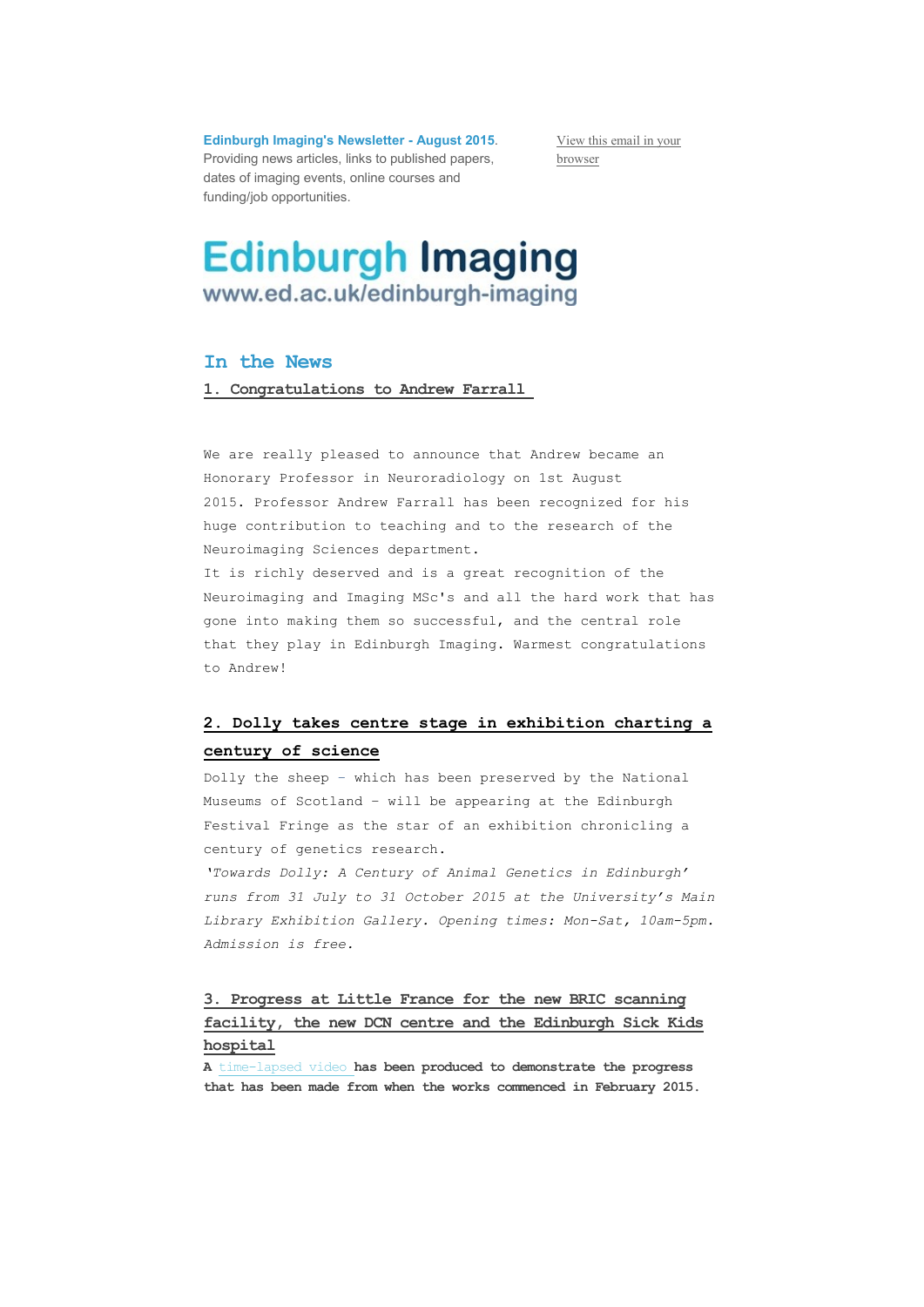**4. Congratulations to Lauren Clayson and Maria C. Valdés Hernández who won the best poster award at the** [2015 Alzheimer's Disease](https://www.regonline.co.uk/builder/site/Default.aspx?EventID=1563612)  [Congress](https://www.regonline.co.uk/builder/site/Default.aspx?EventID=1563612) **(O2 arena, London).**

**5. Many thanks to everyone who sent in their images** 

- we had over 60 scientific images to choose from. We hope you will all enjoy viewing the 14 images that were selected to be in the Outdoor Exhibition at Little France in September.

6. **Animal Pain Discussion Group -** The Easter Bush Research Campus, which is the location of The Roslin Institute and the Royal(Dick)Vet School, have started a research discussion group on animal pain. If anyone would like to join this group, please get in touch with Kenny Rutherford so you can get on their mailing list [\(Kenny.Rutherford@sruc.ac.uk\)](mailto:Kenny.Rutherford@sruc.ac.uk).

**7. Imaging for Beginners - free IAD online course** for

University of Edinburgh PhD and MScR students, wishing to learn about imaging modalities and techniques, before they commence their research project. Starts 12th October, with [registration via IAD.](http://www.ed.ac.uk/schools-departments/institute-academic-development/postgraduate/doctoral/courses/course-list#Beginners Guide to Imaging for MVM, HSS and SCE Students)

#### Upcoming Events

**1. 5th August at 7pm - Erig Betzig will be giving a Plenary lecture about Next Generation Light Microscopy, in the Royal College of Physicians.**

**2. 5th August at 5.30pm -Dr Kev Dhaliwal presenting at the HfSA, The Dick Vet at 5.30pm on 'Seeing the light'.**

**3. 10th August at 11am - Zeiss new frontiers in confocal microscopy talk at IGMM lecture theatre**

**4. 19th August 2015 - The launch of the next phase of SINAPSE at QMRI, 1 - 5pm. This is an excellent networking opportunity for all staff and students involved in imaging across Scotland.**

**5. 31st August 2015 - 'Dealing with Data' conference organised by Information Services. There is also a blog post on the DataBlog about this:** [http://datablog.is.ed.ac.uk/2015/05/27/dealing](http://datablog.is.ed.ac.uk/2015/05/27/dealing-with-data-2015-call-for-papers/)[with-data-2015-call-for-papers/](http://datablog.is.ed.ac.uk/2015/05/27/dealing-with-data-2015-call-for-papers/)

**6. 1st September 2015 -CCACE's 8th Annual Research Day, Psychology, 7 George Square -** [book via eventbrite.](http://www.eventbrite.com/e/ccace-8th-annual-research-day-tickets-7680854643)

**7. 4th September 2015 - Launch of Edinburgh Imaging's Outdoor Exhibition at the Little France Campus - highlighting the work done**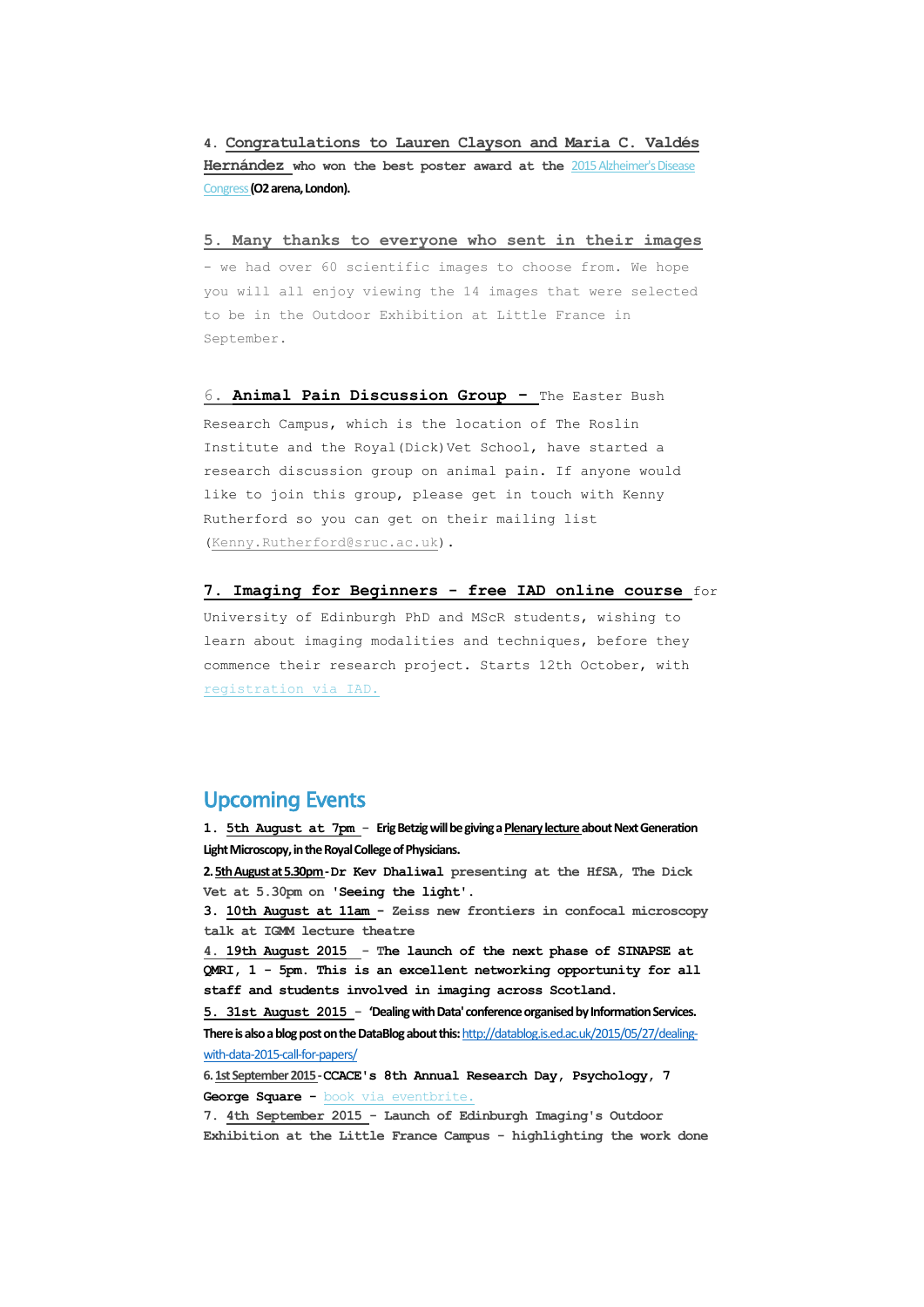**by UoE and NHS in trying to develop new treatments for diseases.**

**8. Sept - December 2015 - Introduction to image processing and analysis with Fiji (ImageJ)" workshop at SCRM. To Book your place please** [complete form](https://docs.google.com/forms/d/1gu3IhtBo71mNCArfPpeugxQjl0-ychTZNua_3G4SffE/viewform?usp=send_form)**.**

**5. 29th Sept - 1st October - 7th** [International Workshop for Pulmonary](http://bit.ly/1AtTwyK)  [Functional Imaging](http://bit.ly/1AtTwyK) **(IWPFI), Edinburgh**

**6. 1st -3rd October 2015 -** [ESMRMB 2015 Congress](http://bit.ly/ESMRMB)**, Edinburgh**

**7. 8th October - Presentations in the Pub! The Edinburgh Imaging PhD Trivia night - Presentations, free pizza, pints and there will also be prizes. Sign up at** <http://bit.ly/Trivia-Night> **.**

**8.13th October 2015 -IGMM will be hosting ESRIC Imaging Symposium, in the new IGMM Systems medicine lecture theatre in the afternoon. Details to follow from Ann Wheeler.**

**9.14th October -Working with the media workshop - 1pm, QMRI.**

**10. Oct 5th - 16th - Midlothian Science Festival**

**11. 4th November - Creating an effective online presence for your research and making an impact, QMRI, 12.45pm.**

#### **Published:**

**1.** Risk Stratification in Patients With Aortic Stenosis Using Novel Imaging Approaches - [Cardiovascular Imaging](http://circimaging.ahajournals.org/content/8/8/e003421.short)

**2.** Can 1H MR Spectroscopy be Used to Assess the Success of Uterine Artery Embolisation? - [CardioVascular and Interventional Radiology](http://link.springer.com/article/10.1007/s00270-015-1179-z) **3.** Hemispheric Association and Dissociation of Voice and Speech

Information Processing in Stroke - [Science Direct](http://www.sciencedirect.com/science/article/pii/S0010945215002452)

4. **The human voice areas: spatial organization and inter-individual variability in temporal and extratemporal cortices -**[Neuroimage](http://www.sciencedirect.com/science/article/pii/S1053811915005558)

**5. Articulatory consequences of prediction during comprehension -** [QMU](http://eresearch.qmu.ac.uk/3938/1/ICPhS%20Drake%20Schaeffler%20Corley.pdf)[research](http://eresearch.qmu.ac.uk/3938/1/ICPhS%20Drake%20Schaeffler%20Corley.pdf)

**6. Estimation of foetal brain volume using MRI and three stereological methods -** [Congress-Papers](http://popups.ulg.ac.be/0351-580X/index.php?id=3624&file=1&pid=3614) **7. Total MRI load of cerebral small vessel disease and cognitive ability in older people -** [Neurobiology of Aging](http://www.sciencedirect.com/science/article/pii/S0197458015003358) **8. The International Association for the Study of Lung Cancer Lymph Node Map: A Radiologic Atlas and Review -** [TRD Review](http://www.e-trd.org/upload/abstract/files/(180-189)%20TRD_78_3%2015-015.pdf) **9. ABCD2 score and secondary stroke prevention -** [Neurology](http://www.neurology.org/content/early/2015/07/01/WNL.0000000000001780.short) **10. What are white matter hyperintensities made of? Relevance to vascular cognitive impairment -** [American Heart Journal](http://jaha.ahajournals.org/content/4/6/001140) **11. Early Life Risk Factors for Stroke and Cognitive Impairment -** [Current Epidemiology Reports](http://link.springer.com/article/10.1007/s40471-015-0051-7) **12. A comparison of location of acute symptomatic vs. 'silent' small vessel lesions -** [Stroke journal](http://onlinelibrary.wiley.com/doi/10.1111/ijs.12558/abstract) **13. A Labelled-Ubiquicidin Antimicrobial Peptide for Immediate** *In Situ* **Optical Detection of Live Bacteria in Human Alveolar Lung Tissue -** [RSC-manuscript](http://pubs.rsc.org/en/content/articlepdf/2015/sc/c5sc00960j) **14. Circulating IgM Requires Plasma Membrane Disruption to Bind Apoptotic and Non-Apoptotic Nucleated Cells and Erythrocytes -** [Plos](http://www.ncbi.nlm.nih.gov/pmc/articles/PMC4488261/) 

[One](http://www.ncbi.nlm.nih.gov/pmc/articles/PMC4488261/)